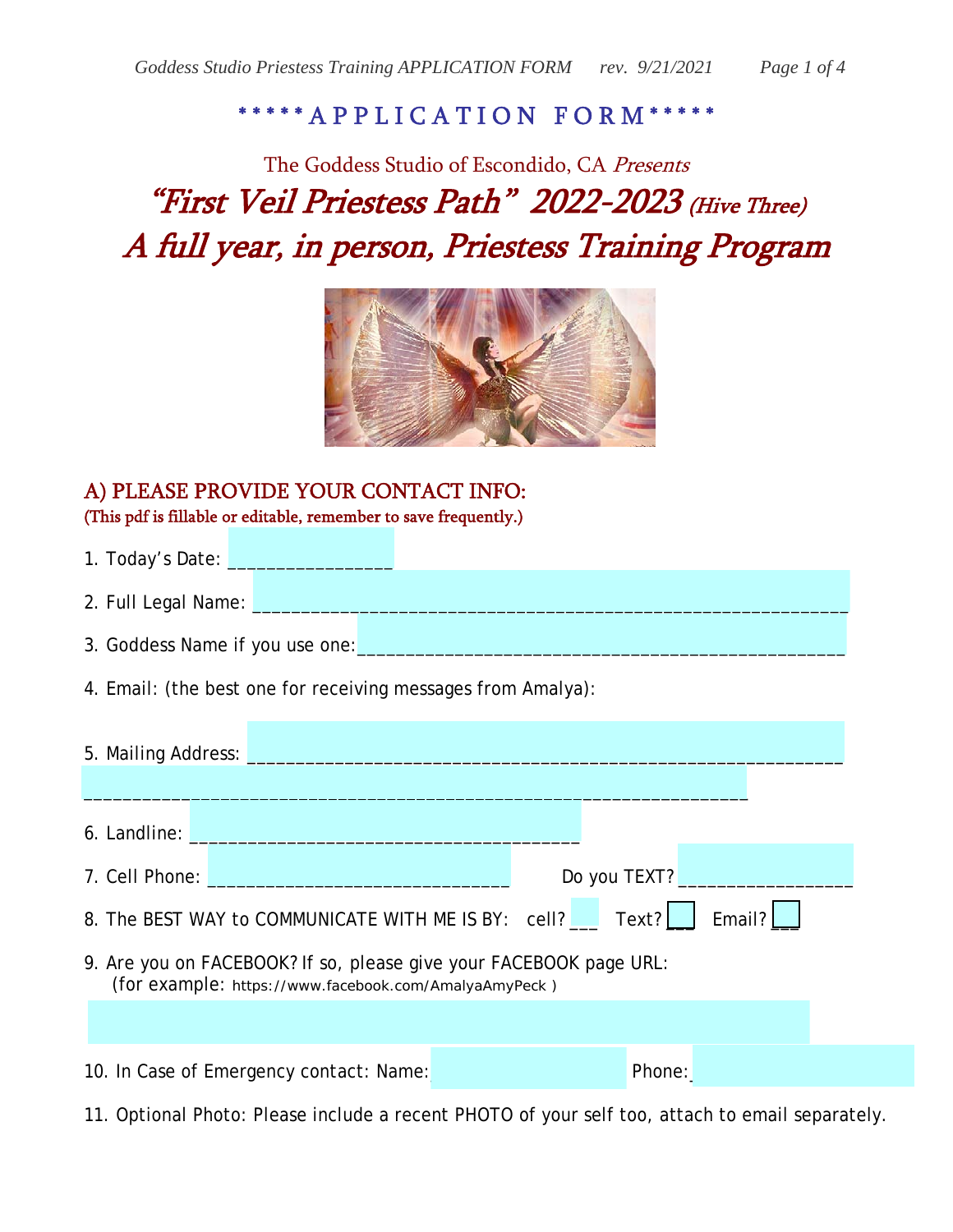#### B) QUESTIONS TO BEGIN OUR QUEST TOGETHER!

Please take this moment to begin your commitment to your path and express yourself and share your thoughts with me… *(you can type as much as you like as the text box will scroll. You can copy and paste into the text boxes too. Remember to save frequently.)*

1) Tell me a little about yourself as far as what religious or spiritual practices you grew up with, and what experience or education you may have had so far in women's spirituality or ceremony circles:

2) Let me know what you would like to gain or receive out of this Priestess Training Program; what are your expectations:

3) Why do you desire to be a Priestess?

4) What, if any, are your fears or concerns about this program?

5) Please, kindly let me know if you feel you have any physical or emotional challenges that may be of concern for your participation in this program, so I can best accommodate your needs.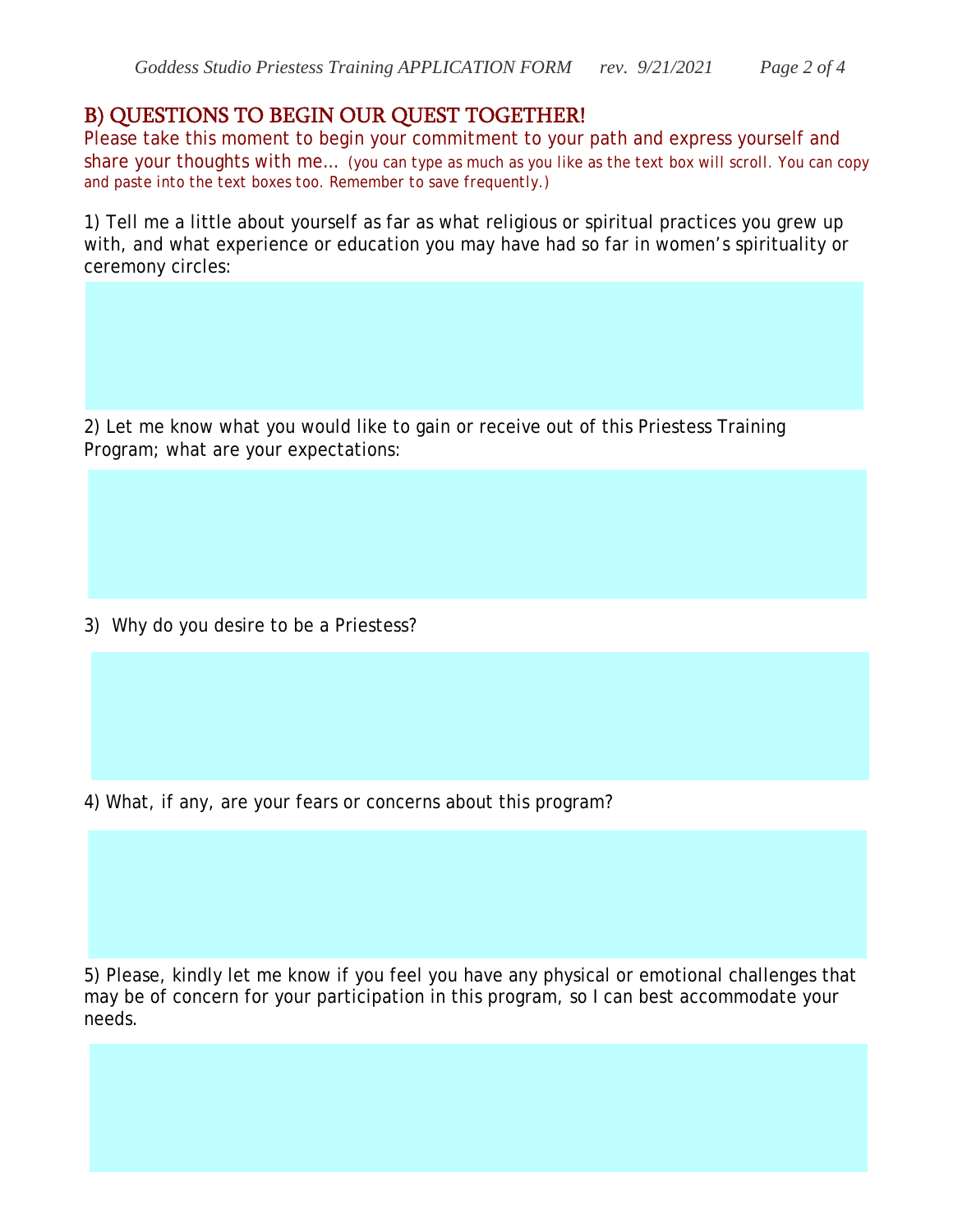## C) DISCLAIMER / WAIVER

#### **The Goddess Studio & Home of Amy Peck (Amalya) & Dennis Peck Escondido, CA**

### *Participant Agreement & Release and Waiver of Liability For First Veil Priestess Training Program*

#### *By signing below I agree to the following:*

**1.** The undersigned hereby acknowledges that the above described Program is for personal growth and not intended for medical, psychological or mental treatment. Moreover, Applicant hereby specifically represents that they are under no medical, mental or other disability which would impair their ability to participate in or comprehend the exercises, content or material in the above referenced Program. Applicant also acknowledges that no implied or expressed warranties have been made as to the results of the session(s) contained within said Program.

 I understand that by my own choice I am participating in an ongoing program and class/workshop series offered by Amy Peck (aka Amalya), and Guest Presenters, including but not limited to: Karen Tate, Max Dashu, Linda Savage, Miranda Rondeau, Judith Laxer, and Simone Butler, during which I may participate in or receive:

 a. educational and/or spiritual guidance or emotional guidance and I understand that this program is not a substitute for professional psychological counseling.

 b. forms of movement activity requiring physical exertion which may be strenuous and may cause physical injury, and I am fully aware of the risks and hazards involved.

I realize that at any given moment, I am free to choose how I participate and I agree to assume full responsibility for any risk, injuries, damages known or unknown, physical or emotional, which I might incur as a result of participating in any programs. I understand that it is my responsibility to consult with a professional therapist and/or physician prior to my participation in above mentioned programs; and to continue with any existing professional therapies I may be engaged in.

**2.** I agree to participate and use the environs at my own risk. I understand that Dennis Peck, Amy Peck (aka Amalya) assume no liability for damages or injuries of any kind incurred while I am visiting or participating in programs held at the Goddess Studio and on the property or in the home of Amy and Dennis Peck.

**3.** I, my heirs or legal representatives, forever agree to waive any and all claims that I have or may in the future have against, and release from all liability and agree not to sue Amy Peck (aka Amalya), Dennis Peck, the Goddess Studio, or guest presenters for any personal injury, impairment, emotional distress, death, property damage, or other loss that I sustain during or as a result of any activity on the Peck's property, due to any cause whatsoever on the part of the Pecks, the presenters or other guests, including: (a) negligence; (b) breach of any other duty imposed by law, including any duty imposed by occupiers liability or other legislation: (c) breach of any contract; and (d) mistakes or errors in judgment of any kind.

*I have read the above Release and Waiver of Liability and fully understand its contents. I voluntarily agree to the terms and conditions:* 

| <b>PRINT NAME</b> | <b>SIGNATURE</b> | <b>DATF</b> |
|-------------------|------------------|-------------|

*4. PHOTO WAIVER*: I do not object to having my picture taken or videoed and give permission for it potentially appearing in promotional materials, in social media, or on the websites of the Goddess Studio. \_\_\_\_\_\_\_\_\_\_\_\_\_ *Please Initial for Photo Waiver*